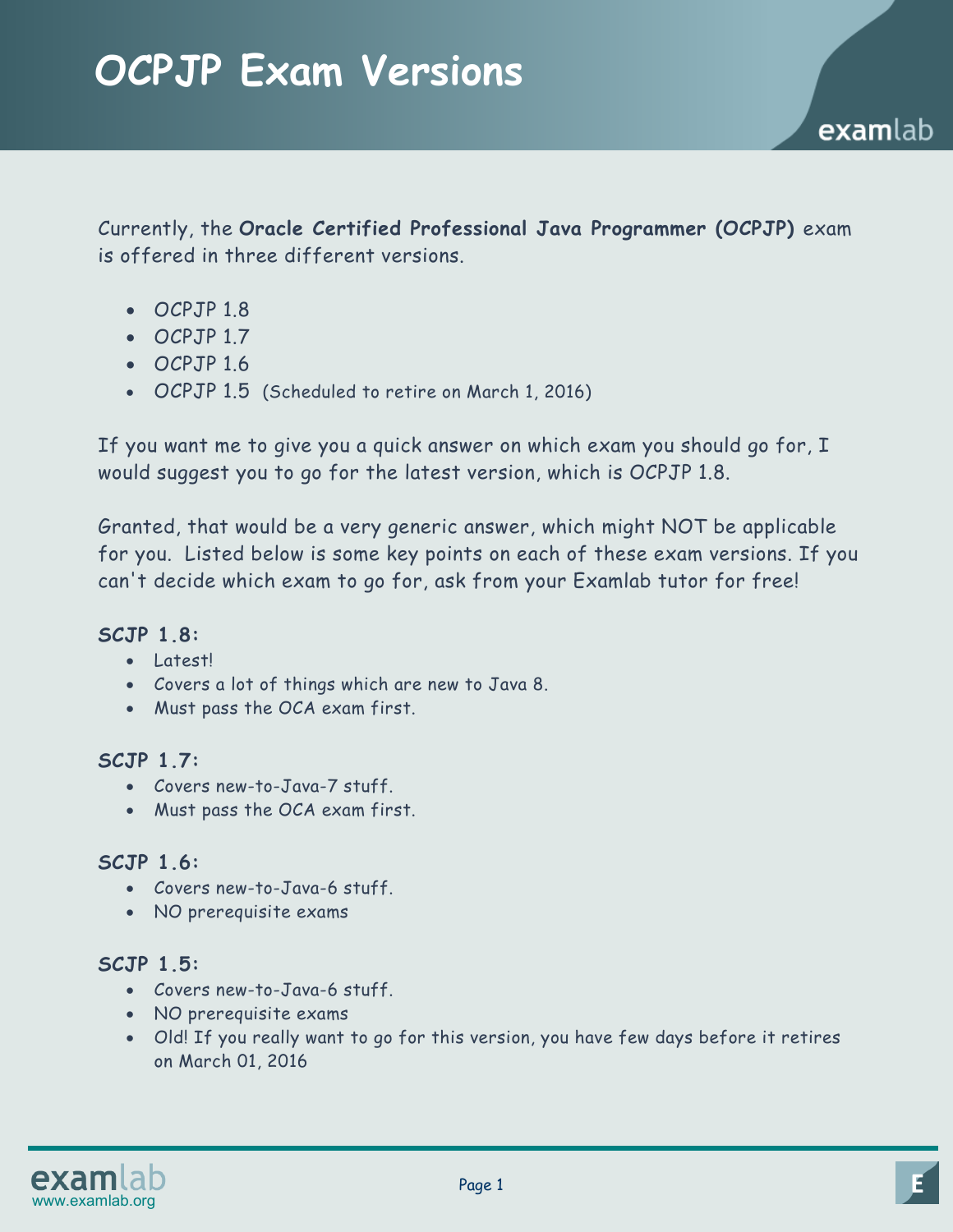# **Concise Exam Objectives**

It should be obvious that each of these versions has different objectives as they focus on different versions of Java. Here is a very brief and concise description of objectives covered in each of these versions.

### **OCPJP 1.8**

As mentioned earlier, you need to take two exams to complete this certification - OCA and OCP

### OCA: (iz0-808)

- Basics like class structure, variables, operators, conditions, and loops.
- Arrays with different dimensions.
- Basic APIs like wrapper classes for primitives, String, StringBuilder, ArrayList, etc
- Almost everything about OOP in Java
- **Exceptions**
- Lambda predicate expressions

### OCP: (iz0-809)

- **Everything in the OCA exam**
- Singleton and immutable classes.
- **EXECUTE: 1** Initialization blocks
- **Inner classes and enumerations (enums)**
- **Generics**
- **F** Threads
- List, Set, and Map implementers in the Java collection framework.
- Streams, files, I/O, and NIO.2
- Java stream API
- Lambda functional interface
- JDBC
- **E** Localization

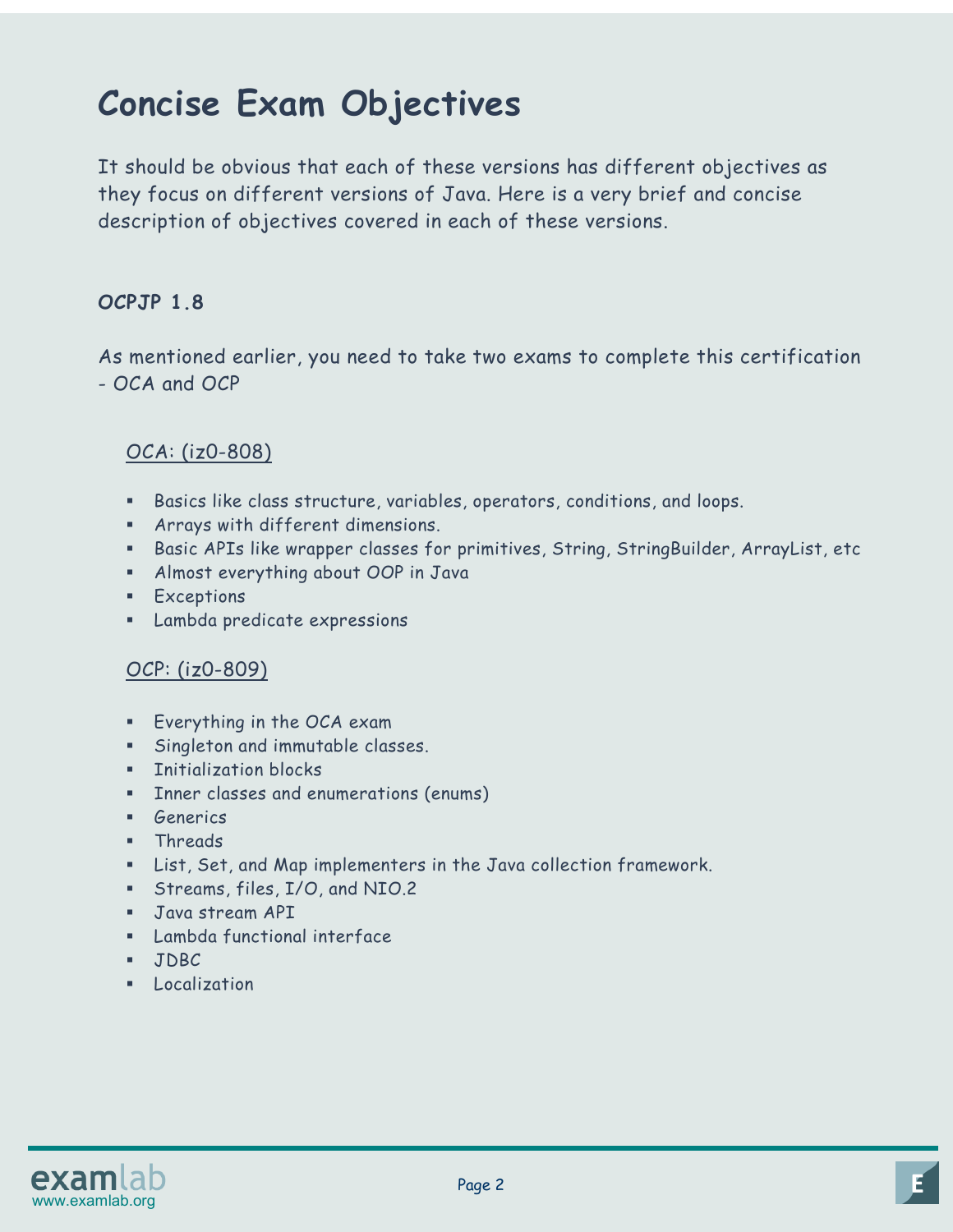## **OCPJP 1.7**

Similar to the OCPJP 1.8, this version splits into two exams that you must do to get this certification.

## OCA: (iz0-803)

- Basics like class structure, variables, operators, conditions, and loops.
- Arrays with different dimensions.
- **Garbage collection**
- Basic APIs like wrapper classes for primitives, String, StringBuilder, ArrayList, etc
- Almost everything about OOP in Java
- **Exceptions**

#### OCP: (iz0-804)

- **Everything in the OCA exam**
- Basic patterns like singleton, DAO, and factory.
- **EXT** Inner classes and enumerations (enums)
- Generics
- Threads
- Thread management with executors and java.util.concurrent collections
- List, Set, and Map implementers in the Java collection framework.
- Streams, files, I/O, and NIO.2
- JDBC
- **Localization**

### **OCPJP 1.6**

One exam (iz0-851) covering these topics:

- Basics like class structure, variables, operators, conditions, and loops.
- Arrays with different dimensions.
- **Garbage collection**
- Basic APIs like wrapper classes for primitives, String, StringBuilder, ArrayList, etc
- Almost everything about OOP in Java
- **Exceptions**
- **Inner classes**
- **Generics**
- Threads
- JAR files and classpath configuration.